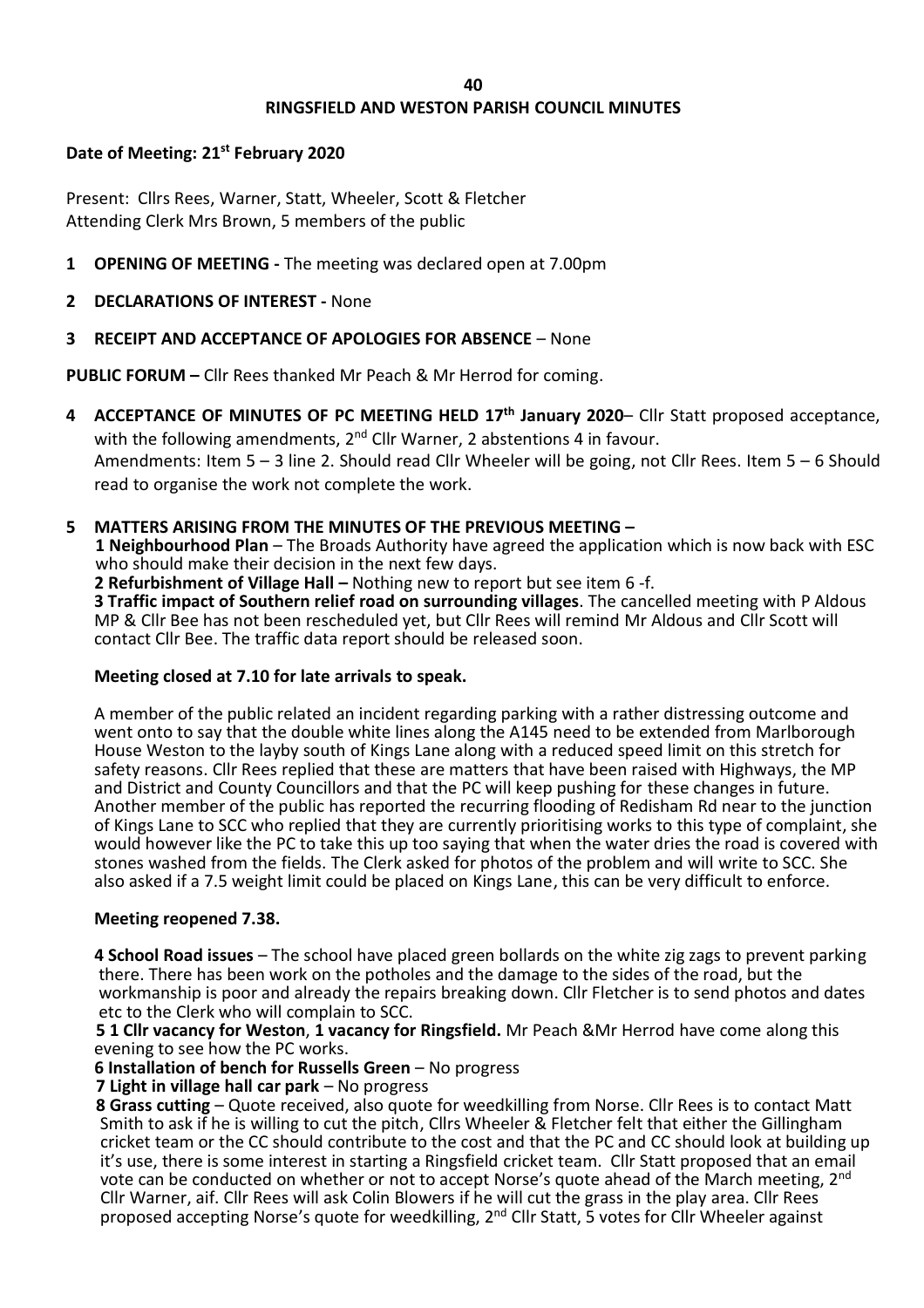**9 75th Anniversary of VE Day weekend of 8th May** – Cllr Statt will do some more advertising at the car boot sale and Joe Crisp will advertise on the bar TV, no one has seen the minutes of the last CC meeting, Cllr Rees will ask for a copy.

 **10 Completion of holiday complex adj to village hall** – Cllr Statt left a message for the owner but has not received a reply. Cllrs Fletcher and Rees will make enquiries.

### **6 FINANCE**

| a Accounts for Payment                  |         |
|-----------------------------------------|---------|
| J Brown, Clerk's pay & expenses January | 228.36  |
| <b>HMRC PAYE</b>                        | 47.80   |
| Cllr Rees $-$ expenses                  | 77.82   |
| Community Council - Room hire           | 135.00  |
| Total 4                                 | £488.98 |

Cllr Rees proposed acceptance, 2nd Cllr Statt, aif

 **b Accounts already paid – None**

 **c Receipts** – Vat reclaimed £323.70

 **d Bank Balance Statement at 30th January 2020 £14,707.03. Includes £570.71 Play area funds e CIL money in hand £232.02.02 to spend by Oct 2023 + £253.62 by Apr 2024**

 **f Discuss reserves** – Cllr Rees proposed a £3,000 short term loan to WCC towards the refurb, but there was no 2<sup>nd</sup>. Cllr Warner wants to give them the money. Cllr Statt proposed asking the CC to provide a list of projects with costings before agreeing a loan, 2<sup>nd</sup> Cllr Fletcher, 5 for Cllr Rees against. The Clerk to check if CIL can be used to refurb the tennis courts. A quote of £400 has been received to dig out, and rake the gravel to flatten out the hall's car park and tarmac over the concrete at the entrance, but most Cllrs thought a permanent solution is needed. J Crisp has received a quote for new individual water heaters. Cllr Wheeler does not think the PC has enough money to give a loan.

### **7 CORRESPONDENCE** – None

#### **8 PLANNING –**

 **a Applications Rec'd –** DC/20/0569/FUL Old Hall Lodge, Church Rd. Construction of stable block, hay barn and riding area 60m x 40m. Cllr Scott proposed no objection providing that it will only be for private use, 2<sup>nd</sup> Cllr Warner, aif

#### **b Decisions Rec'd–**

DC/18/4469/FUL Woods at Harmony. Retrospective application. REFUSED DC/19/4872/ FUL & DC/19/4873/LBC. Barn Owl Barn. Extension and conversion of outbuildings to create new residential unit. REFUSED

# **9 REPORTS**

#### **County and District Councillor's Reports** - None **Parish Councillor's Reports** –

Cllr Scott – Friends of Beccles Hospital, along with James Paget & NHS will be loaning money towards to Caxton Villa which will be used for Community Services with 4 Practicing Pharmacists. The Friends have also given around £50,000 to Beccles Hospital and the Health Centre for new equipment, the Health Centre more has more doctors and their new online booking system is in place.

### **Clerk's Report – To include crime report sourced from Suffolk Constabulary's website**

There were 3 crimes reported in December: 1 x public order London Rd Weston, 2 x violence Kings Lane – all under investigation.